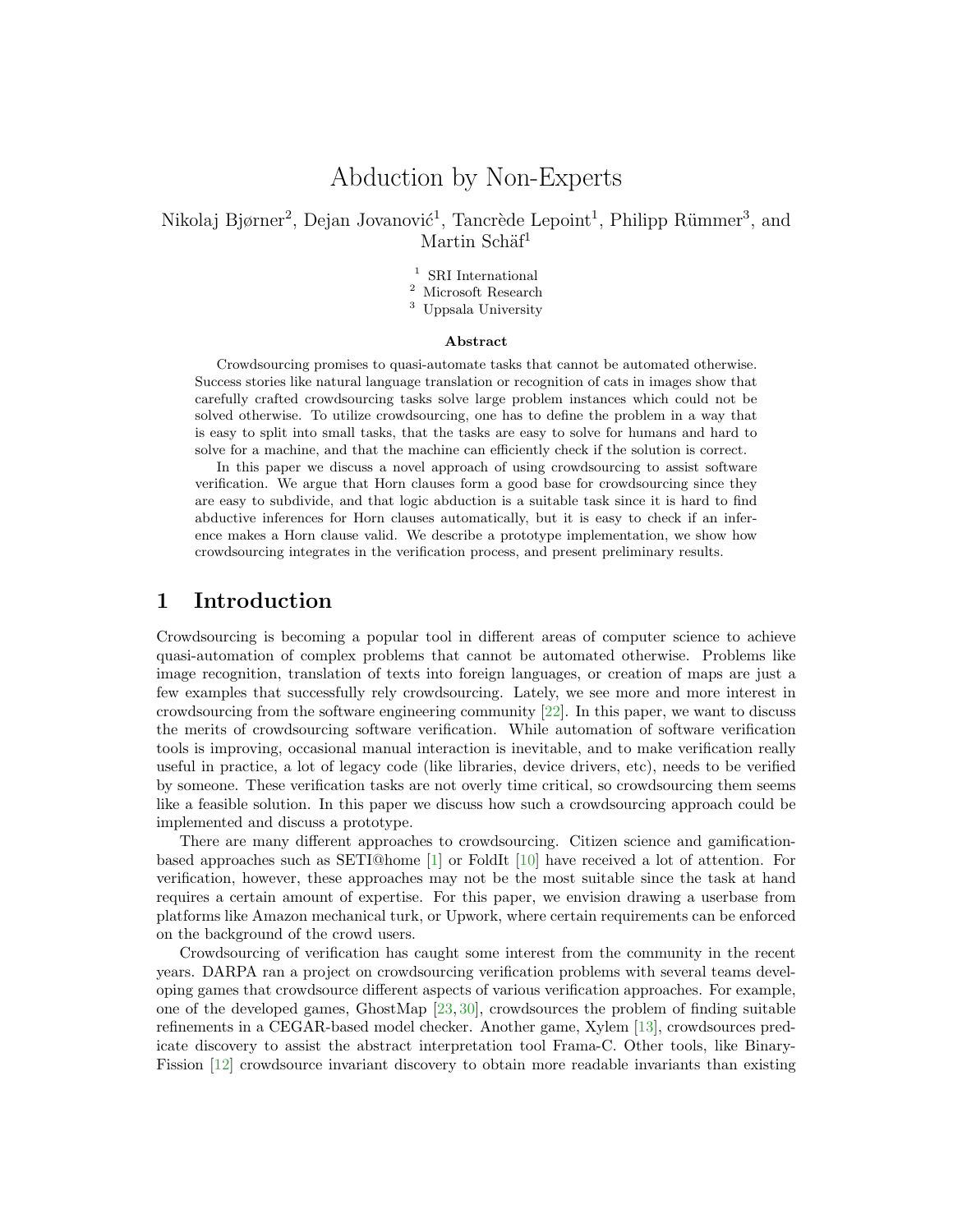machine learning approaches, and Paradox or Pipejam [\[8\]](#page-12-3) turn constraint systems from type checking into puzzle games.

A survey [\[7\]](#page-12-4) discusses a set of common issues that the teams in the program faced. One of the major challenges described is the ability to control the difficulty of the crowdsourced problems. On one hand, the problems are expected to be complex since they could not be solved without crowdsourcing, on the other hand they have to be simple enough be solvable by a human in a reasonable time. Further, the problem has to be formulated in a way that checking the solution is cheap, otherwise we cannot give feedback to users. This is of particular importance for mechanical turk based crowdsourcing where users get paid for correct answers. For solutions that gamify the crowdsourcing, an additional requirement is to get a notion of difficulty of problems. If the difficulty of problems changes randomly, it is hard to develop a game that keeps users engaged over a long period of time.

We summarize these problems in the following research questions that we want to address in this paper. How can we build a crowd-sourcing infrastructure for software verification where:

- 1. The crowdsourced problems are of a nature where human creativity can out-perform the machine.
- 2. Crowdsourcing problems can be generated from failed verification attempts and the complexity of the crowdsourced problem can be parameterized.
- 3. User provided solutions are cheap to check.

To answers these questions we propose an implementation based on Constrained Horn Clauses (CHC) and logical abduction. CHCs provide a convenient way to encode a variety of software verification problems  $[3, 4, 15]$  $[3, 4, 15]$  $[3, 4, 15]$  $[3, 4, 15]$  $[3, 4, 15]$ . In this encoding, the set of possible states at a particular program location is represented by a predicate over all program variables that are live at this location (e.g.,  $p(x, y, z)$ ) and each transition between locations is represented by a Horn clause. For example, a clause  $p(x, y, z + 1) \leftarrow q(x, y, z) \land x \leq y$  represents a transition where z gets incremented by one if  $x < y$ . Tools like SeaHorn [\[17\]](#page-13-4) and JayHorn [\[18\]](#page-13-5) can generate such CHCs from C or Java programs.

A Horn solver, like HSF [\[16\]](#page-13-6), Eldarica [\[28\]](#page-13-7), Spacer [\[19\]](#page-13-8), or Z3 [\[6\]](#page-12-7) solves a system of CHCs by finding a formula for each predicate such that all Horn clauses become valid (or a counter example can be found). The solver finds these formulas by either starting from the precondition (i.e., the Horn clauses that have no predicate in the body), or from the assertions (the Horn clauses that have no predicate in the head) and propagating results until either a solution is found or the current assignments create a contradiction, in which case Craig interpolation can be used to refine previous assignments. A Horn solver may get stuck if all predicates are assigned and there is no contradiction, but some Horn clauses are only Sat but not valid. In this case, we need logic abduction to either strengthen a predicate in the body or weaken the predicate in the head of the Horn clause.<sup>[1](#page-1-0)</sup> This is the part of verification that we want to crowdsource.

Previous verification approaches using abductive inference (e.g., [\[9,](#page-12-8) [29\]](#page-13-9)) have shown that the technique is powerful, but that it is hard to find right the abductions automatically since there is little information to learn from in the Horn clauses. This addresses our first research question: we hypothesize that humans are generally better at making abductive inferences than machines because they can draw from intuition and experience to chose formula expressions that may be suitable. While we could equip a solver with a portfolio of useful patterns to find a good inference, we can always find (or construct) an abduction problem where the patterns available to the tool are not sufficient.

<span id="page-1-0"></span><sup>&</sup>lt;sup>1</sup>Logic abduction is the problem where, given an implication  $A \rightarrow B$  that is but not valid, we want to find a  $C$  such that  $A \wedge C$  is satisfiable and  $C \wedge A \rightarrow B$  is valid.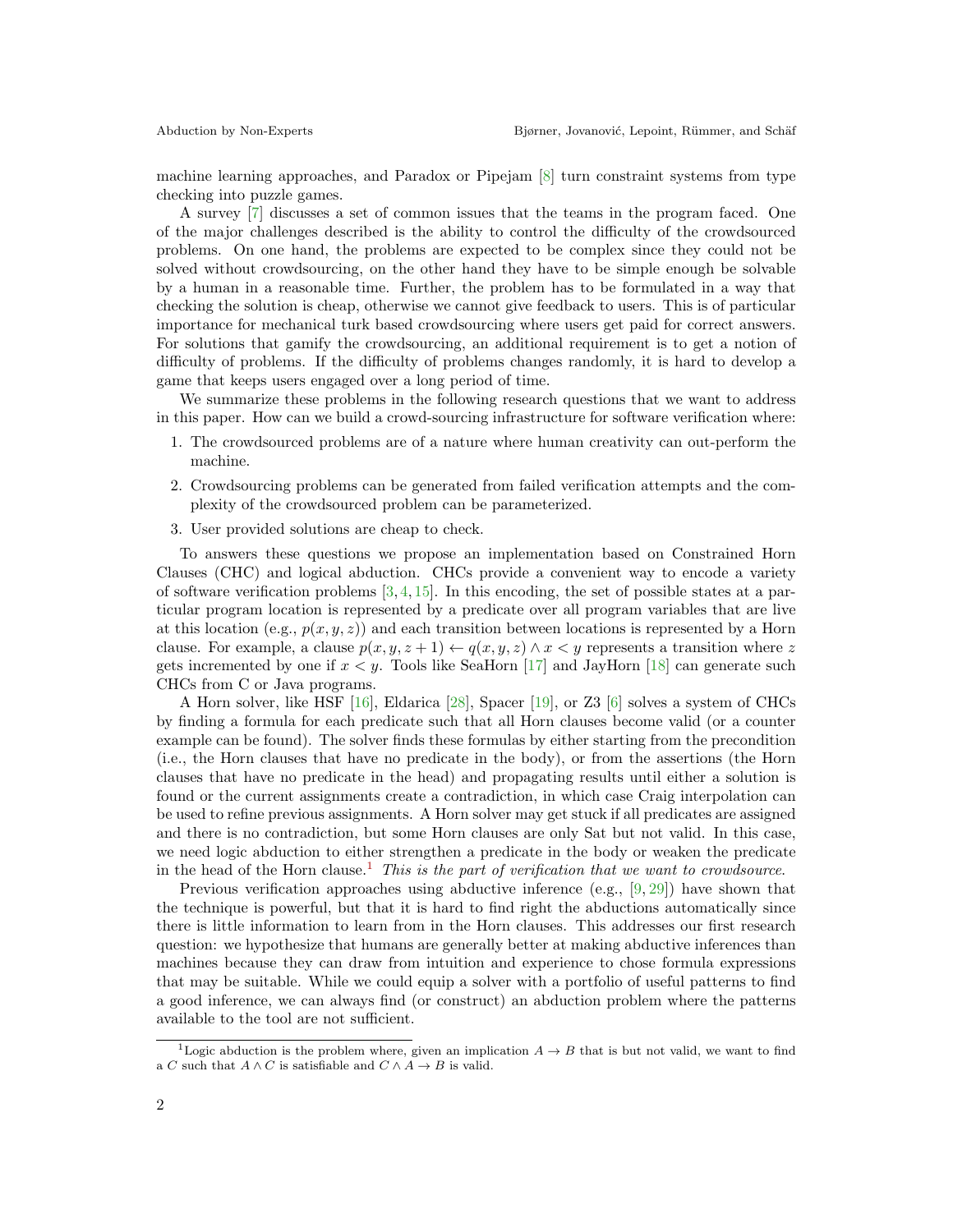To generate such an abduction problem for crowdsourcing, we run a Horn solver on a verification problem as discussed above until it gets stuck at a point where at least one clause is only Sat but not Valid. This clause together with the current assignments to the predicates is then turned into a crowdsourcing problem. We can now tune the difficulty of the problem by choosing how many other clauses that share predicates will be included. The more Horn clauses we include, the harder it becomes to find an assignment that makes all clauses valid. This addresses our second research question and gives us fine grained control over the difficulty of the problem.

The third research question is also addressed by constructing problems this way. Since a solution to a crowdsourced problem is an assignment to the predicates, we can simply instantiate the predicates for each Horn clause and use an SMT solver to check if they are valid. This check is sufficiently fast to provide immediate feedback to the user.

In Section [2](#page-2-0) we walk through the crowdsourcing process using a small example. In Section [3](#page-4-0) we formalize the approach. Section [4](#page-7-0) outlines the implementation of our prototype and sketches the directions for the future, and Section [5](#page-8-0) shows discusses some first results.

Contributions. The main contribution of this paper is to show that the Horn clause formalism used in software verification translates nicely into crowdsourcing terminology. Horn clauses can be split into self contained sub-problems. Improving predicate assignments with abduction is a task where human experience potentially can have an edge over algorithms, and checking if a user-provided solution is a valid abduction can be done efficiently.

We do not claim any silver bullet or magic potion: this crowdsourcing technique only helps if there exists a solution to the Horn encoding that can be checked by an SMT solver. It may still be the case that there exists a solution but that this solution is not expressible in a decidable theory. In this case, our approach will not help either. Further, the details of how to split Horn clauses into sub-problems and how to present problems to the user can be implemented in many different ways and we do not argue that our way is better than others.

The second contribution is an web-based implementation to crowdsource Horn solving. The system is online to play with and can easily be adopted to use different ways of splitting CHCs and different user interfaces.

### <span id="page-2-0"></span>2 Example

We illustrate how crowdsourcing can help Horn solvers to solve software verification tasks by providing abductive inferences using the example program in Figure [1.](#page-3-0) Note that many state of the art Horn solvers solve this problem without the help of abduction due to various optimizations but it is suitable to motivate our approach.

The curious reader can try the system on a set of benchmark problems online immediately at <http://www.horn-abduction.org>.

Let us assume we want to verify the assertion in line 7 and we agree to ignore potential numeric overflow bugs. Then we can use a tool like SeaHorn to obtain a system of CHCs that models this verification condition that look similar to the clauses in Figure [2.](#page-3-1) In practice, these CHCs tend to be more complex because they have to encode various assumptions and initialization code.

Each of the predicate  $p_0$ ,  $p_1$ , and  $p_2$  represents the set of possible states at a particular program location. The predicate  $p_0$  summarizes the possible states at the loop head in line 3,  $p_1$  summarizes the states after the execution of the loop body, and  $p_2$  the states after exiting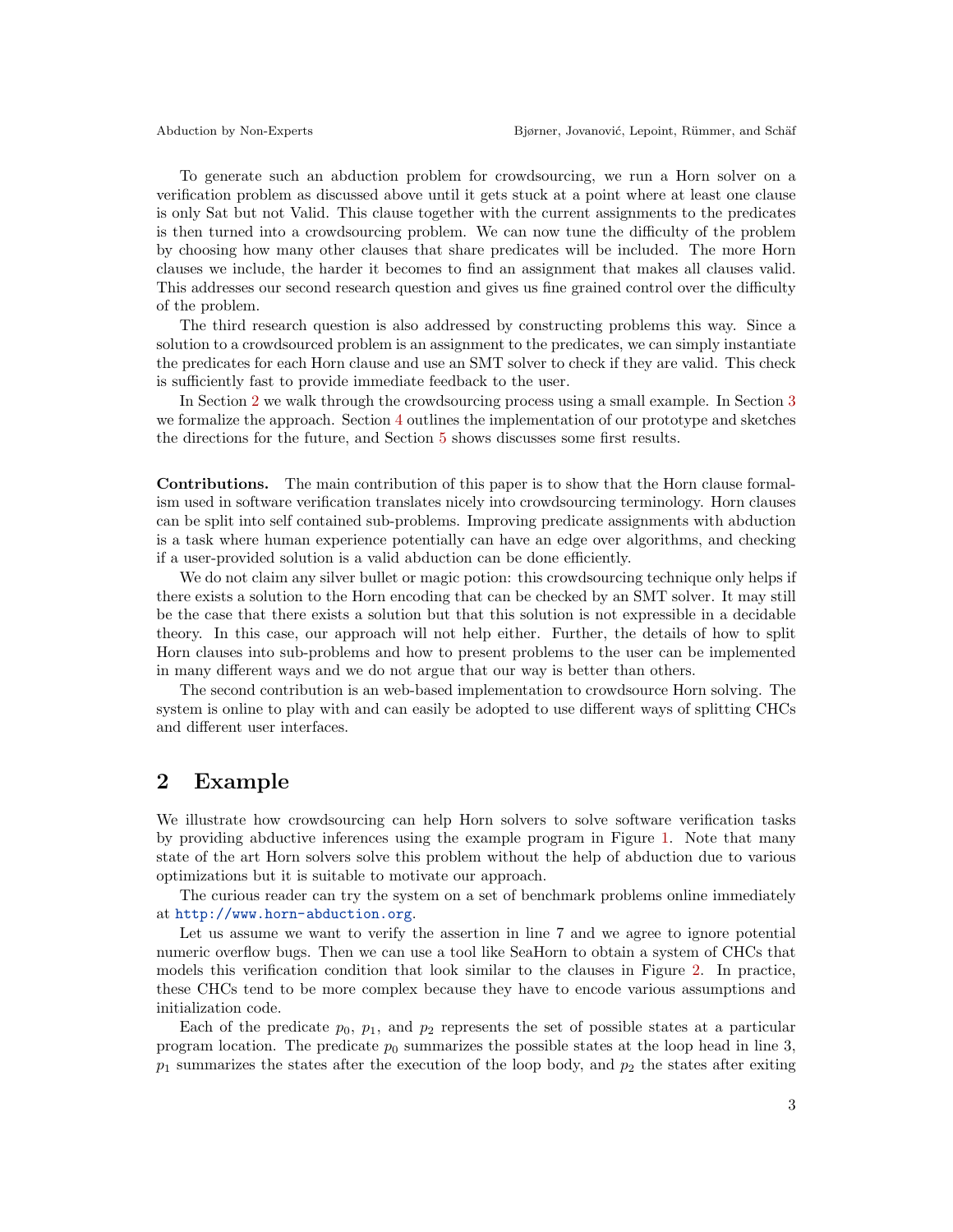1 int x = 0; 2 int y = 0; 3 while ( x < n ) { 4 x = x + 1; 5 y = y + 2; 6 } 7 assert ( x + y == 3 \* n ) ;

<span id="page-3-0"></span>Figure 1: Example program to illustrate how abduction can assist Horn solving. The program increments x by one and y by two until x becomes bigger than n and then asserts that the sum of x and y is three times n.

<span id="page-3-2"></span>
$$
p_0(0,0,n) \quad \leftarrow \quad n \ge 0 \tag{1}
$$

$$
p_1(x, y, n) \leftarrow p_0(x, y, n), x < n \tag{2}
$$

$$
p_2(x, y, n) \leftarrow p_0(x, y, n), x \ge n \tag{3}
$$

$$
p_0(x+1, y+2, n) \leftarrow p_1(x, y, n) \tag{4}
$$

$$
x + y = 3n \quad \leftarrow \quad p_2(x, y, n) \tag{5}
$$

<span id="page-3-1"></span>Figure 2: Horn encoding of the program in Figure [1.](#page-3-0) The predicate  $p_0$  corresponds to the states at line 3,  $p_1$  represents the states after the loop body at line 6, and  $p_2$  the states before the execution of the assertion in line 7.

the loop (and before executing the assertion) line 7. For a Horn clause  $H \leftarrow B$ , we call B the body and  $H$  the head. The intuition is that if the body holds we can move to the head.

The first Horn clause describes the initialization and the implicit precondition that  $n$  is nonnegative. This clause has no predicate in the body and is thus referred to as fact. The second Horn clause is the condition to enter the loop. It describes the effect of executing the loop body. The third clause is the condition for leaving the loop. The last Horn clause represents the assertion. Clauses that have no predicate in the head are referred to as query.

Let us assume our Horn solver applies a property directed algorithm that starts from the query and works backwards. Initially all predicates are assigned to the trivial solution true. For this assignment, all Horn clauses but the last one are valid. In the first iteration, the algorithm will update  $p_2$  to the formula  $x + y = 3n$  from the head of the last Horn clause. This update validates [\(5\)](#page-3-2). Now, the only non-valid clause is [\(3\)](#page-3-2):  $x + y = 3n \leftarrow true, x \ge n$  which causes the algorithm to update  $p_0$  to  $x+y=3n \land x \geq n$ . Next, we update  $p_1$  to  $x+1+y+2=3n \land x+1 \geq n$ based on Horn clause [\(4\)](#page-3-2). With that assignment, the second clause becomes unsatisfiable and we can use Craig interpolation to improve  $p_0$ .

Now, all Horn clauses but [\(1\)](#page-3-2) are valid. For simplicity, let us assume that the Horn solver doesn't know any tricks to recover from this (in practice they do, but they may up in the same situation later). The problem that we want to crowd source is to find a better assignment for  $p_0$  that validates the Horn clause:

$$
p_0(0,0,n) \leftarrow n \ge 0
$$

Searching this assignment can be seen as finding an abduction to refine  $p_0$ .

We can now chose the difficulty of the crowdsourcing problem by deciding how many clauses we want to show to the user. If we only show this one clause it is relatively simple to find a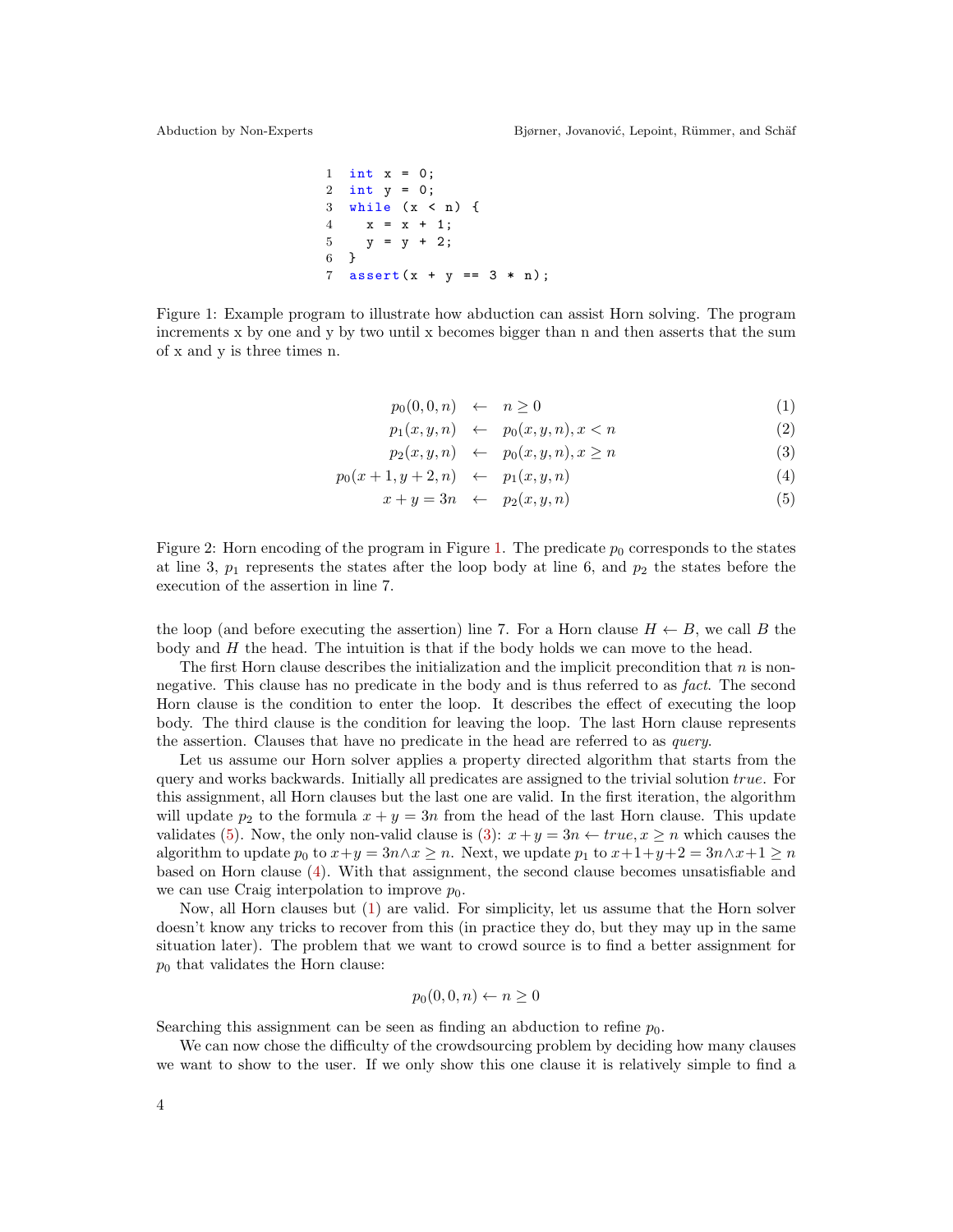solution that makes the formula valid (e.g.,  $p_0 := n \geq 0$ ). To increase the difficulty, we can also show other Horn clauses that contain  $p_0$  and are valid under the current assignment to  $p_0$ . For example:

$$
p_0(0,0,n) \leftarrow n \ge 0
$$
  

$$
x + y = 3n \leftarrow p_0(x, y, n), x \ge n
$$

Note that we only want to allow the user to modify the instantiation of predicates that occur in clauses that are not valid yet (here only  $p_0$  qualifies). All other predicates are instantiated with the last assignment used by the solver. For this example, the user could come up with a variety of solutions. For example  $2x = y \wedge x \leq n$  or  $2y = x \wedge x \leq n$  which would be the invariant that we are actually looking for.

Each proposed solution can quickly be validated with an SMT solver by checking if all Horn clauses presented to the user are valid under the current assignment. If so, the solution is accepted and the user gets rewarded regardless of how useful the assignment is for solving the remaining clauses.

With the selected solutions, we can continue the Horn solving process. This will either lead to a solution or the solver will get stuck at a different position and create a new problem that can be crowd sourced.

Since we do not restrict which type of assignments a user can give to predicates (i.e., either only strengthen or only weaken the last solution), we cannot guarantee that this approach converges. Enforcing monotonicity can be enforced at low cost of an additional implication. However, as discussed in [\[29\]](#page-13-9), forcing monotonicity is not necessarily the most practical way to find a solution, and from a crowdsourcing perspective, it might be confusing to disallow solutions.

We have implemented a prototype of the system and made it available online. At this point have not invested effort in usability and rely on the fact that users are experts in logic. Since the purpose of the paper is showing how Horn solving can be turned into a crowd sourcing problem, we focused on building the round-trip and leave a proper UI design and the development of an incentive system for future work.

In Section [4](#page-7-0) we discuss various design decisions in our implementation, how we perform book keeping, and how we create new problems.

#### <span id="page-4-0"></span>3 From Horn clauses to Crowdsourcing

Many software verification problems can be encoded as CHCs. An overview of different approaches is given in [\[3\]](#page-12-5) and several tools, such as SeaHorn [\[17\]](#page-13-4), JayHorn [\[18\]](#page-13-5), or the FLATA-C plugin for Frama-C [\[5\]](#page-12-9), are able to generate verification conditions in the form of CHCs.

Throughout this paper, we use the following terminology:  $\mathcal{H} := h_1 \dots h_n$  is called a system of CHCs. A CHC h is a formula  $H \leftarrow C \wedge B_1 \wedge \cdots \wedge B_n$  where  $B_i$  is an application of a relational symbol (or predicate)  $p(exp_1, \ldots, exp_n)$  to terms  $exp_i$  in first-order logic, H is either also a predicate or *false*, and C is a constraint (e.g.  $x < 5$ ). We say H is the head or the Horn clause and  $(C \wedge B_1 \wedge \cdots \wedge B_n)$  is the body.

We use the shortcut  $pred(h)$  to denote all predicate symbols p that occur in h and we use  $h|_{p/\phi}$  to denote a clause where all occurrences of predicate p have been instantiated by formula  $\phi$ . An assignment Asn of formulas is a function that maps each predicate p to a formula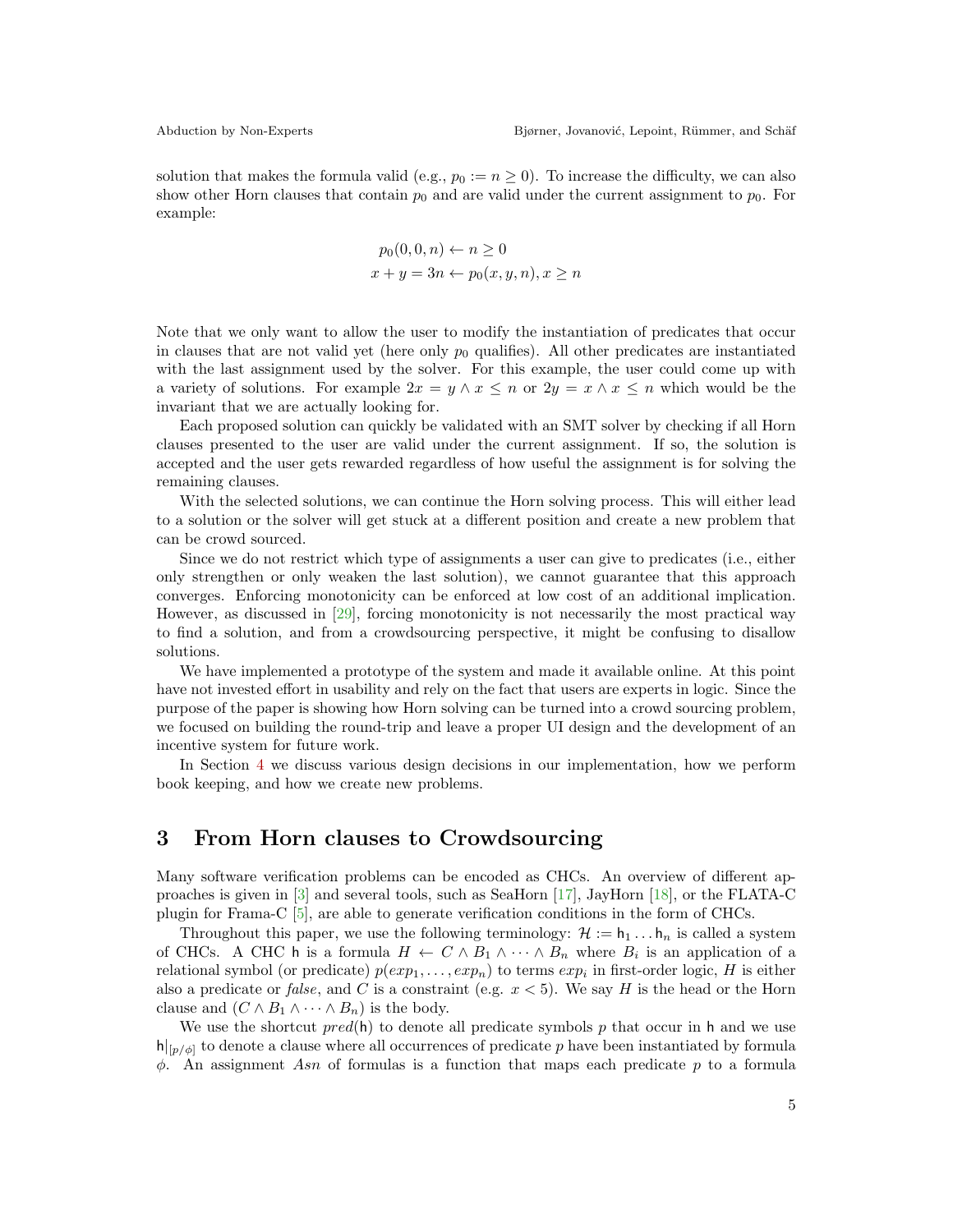

Figure 3: Screen shot of our web interface for providing assignments to predicates. The left shows the clauses where all predicates but the ones that can be changed have been instantiated, and the right shows the text box where the user can enter a new invariant.

 $\phi = Asn(p)$ . We say a CHC is solvable using symbolic models if there exists a Asn such that the formula  $h|_{[\forall p \in pred(horn), Asn(p)/p]}$  is valid.

Horn clauses solver implement different strategies to search for proper assignments. However, regardless of the implementation, they get stuck in similar ways, with a tentative assignment to the predicates that is not sufficient to make all clauses valid.

#### 3.1 Crowdsourcing Symbolic Solutions

The Crowdsourcing Problem. Given a system of CHCs with predicate symbols  $p_1, \ldots, p_n$ , we say a problem is an assignment to each  $p_i$ , such that all clauses are satisfiable under this assignment but at least one clause is not valid. Solving this problem means modifying the assignments to  $p_1, \ldots, p_n$  until all Horn clauses become valid.

<span id="page-5-0"></span>Turning problems into tasks. Now that we have defined which problem we want to crowdsource, we can define how we split the problem into tasks that can be distributed and how solutions to the tasks can be checked efficiently. We propose to generate tasks from subsets of the CHCs, s.t. solutions are updates to the assignments of a subset of the predicates in the problem.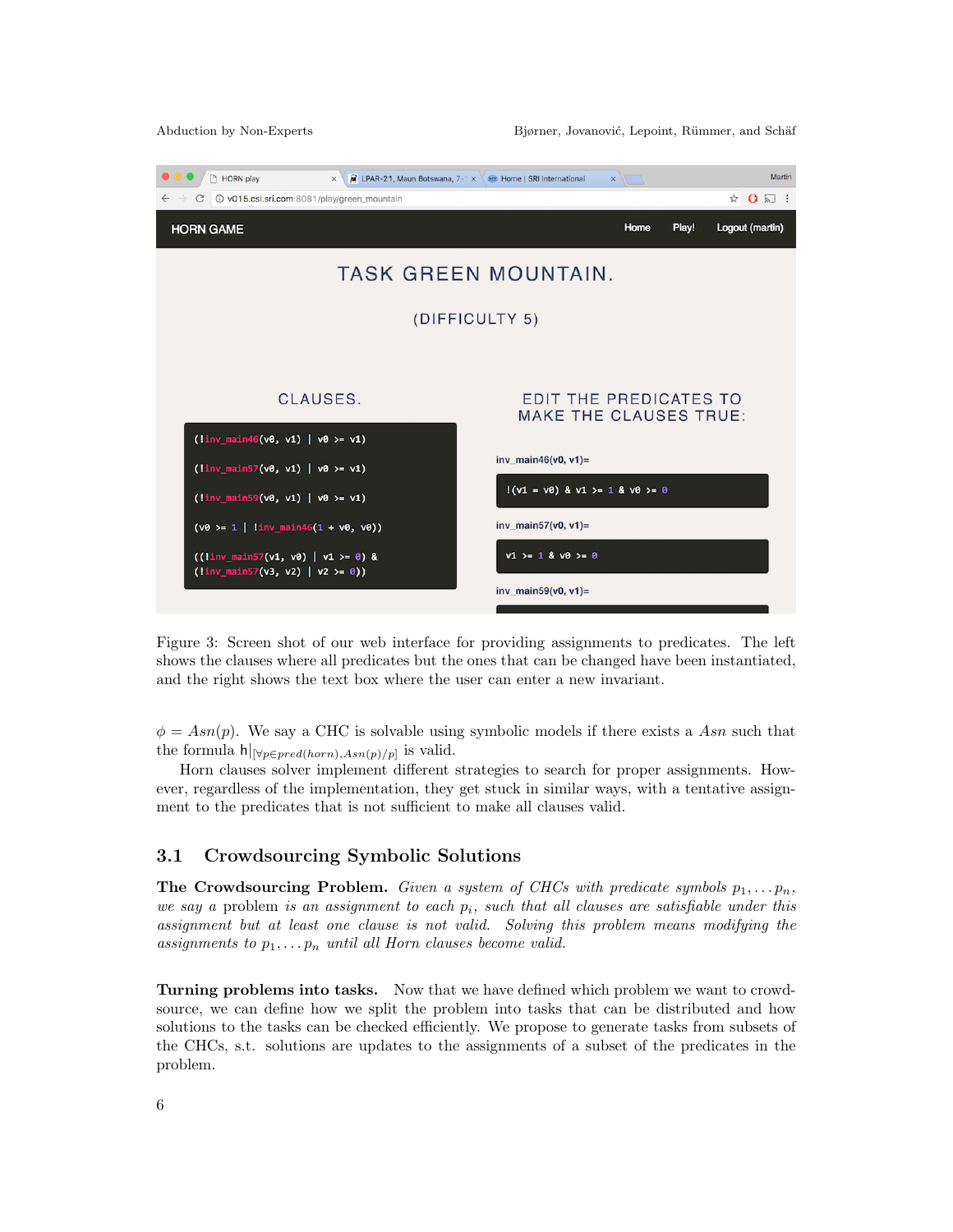Each task has to contain at least one Horn clause that is not yet valid. Finding an update to the predicate assignments that makes this single clause valid should be an easy task a user (but the result may not be very useful). We can now tune the diffusivity of tasks by including additional clauses into the task. In our implementation, we include only clauses that share at least one predicate symbol with our initial clause. If the added clauses contain predicate symbols that are not part of our initial clause, we instantiate those to the assignments given by the problem. This ensures that the user can only modify the predicates that are relevant to the clause that we want to make valid.

|  |  | Algorithm 1: Algorithm to generate crowdsourcing tasks from a given problem. |  |  |  |  |  |
|--|--|------------------------------------------------------------------------------|--|--|--|--|--|
|  |  |                                                                              |  |  |  |  |  |

- **Input:** Problem given as system of CHCs  $\mathcal{H} := \mathbf{h}_1 \dots \mathbf{h}_n$  and assignment Asn, and a clause  $h_{task} \in \mathcal{H}$  that is satisfiable but not valid under Asn.
- **Output:** A set of crowdsourcing tasks T, where each task is a triple  $(\mathcal{H}, Asn)$  where  $\mathcal{H}$  is the CHCs that have to be valid under this assignment, and  $Asn$  is the current assignment under which all clauses in  $H$  are satisfiable but at least one is not valid.

begin

```
T \leftarrow \{\};
       \mathcal{H}_{support} \leftarrow \{\mathsf{h} \in \mathcal{H} | \mathsf{h} \neq \mathsf{h}_{task} \land pred(\mathsf{h}) \cap pred(\mathsf{h}_{task}) \neq \emptyset\};for \mathcal{H}_{sub} \in 2^{\mathcal{H}_{support}} do
                \mathcal{H}_{task} \leftarrow \mathcal{H}_{sub}|_{[\forall p \notin pred(\mathsf{h}_{task}):Asn(p)/p]};\mathcal{H}_{task} \leftarrow \mathcal{H}_{task} \cup \{\mathsf{h}_{task}\};if All clauses in \mathcal{H}_{task} are satisfiable then
                 \vert T \leftarrow T \cup (pred(h_{task}), H_{task}, Asn);end for
       return T;
end
```
<span id="page-6-0"></span>We describe our task generation in Algorithm [1.](#page-6-0) The algorithm takes a problem in the form of a system of CHCs  $H$  and an assignment Asn as input, s.t. all clauses in  $H$  are satisfiable under Asn and at least one is not valid. Further, the algorithm takes one  $h_{task} \in \mathcal{H}$  as input, s.t.  $h_{task}$  is satisfiable under Asn but not valid. If there are multiple clauses with that property in  $H$ , we invoke the procedure separately for each of those clauses.

The algorithm now creates a set of tasks where the user has to find new assignments for the predicates  $pred(h_{task})$ . To that end, it first creates a copy of  $\mathcal{H}_{support}$  that contains the subset of clauses of H that share at least one predicate symbol with  $h_{task}$  (excluding  $h_{task})$ .

We iterate over all subsets of  $\mathcal{H}_{support}$  to create a new task. First, we create a set of CHCs  $\mathcal{H}_{task}$  that contains copies of the clauses in  $\mathcal{H}_{support}$  where we instantiate all predicates in that are not  $pred(h_{task})$  to their current assignment in Asn. Then we add  $h_{task}$  to  $\mathcal{H}_{task}$ . That is, we ensure that  $pred(\mathcal{H}_{task}) = pred(h_{task})$  and that the user can only modify predicates that directly affect  $h_{task}$ .

To avoid generating unsolvable tasks, we check with an SMT solver that the conjunction of the partially instantiated clauses in  $\mathcal{H}_{task}$  does not imply false.

If  $\mathcal{H}_{task}$  is not unsolvable, we add a new task to our output. A task is a tuple consisting of the CHCs  $\mathcal{H}_{task}$  together with the current assignment Asn. The user then has to provide an update to  $Asn(p)$  for all  $p \in pred(\mathcal{H})$ .

Integrating crowdsourcing results. Users provide solutions to a crowdsourcing task  $(H, Asn)$  in the form of an updated assignments Asn'. To check if a solution should be accepted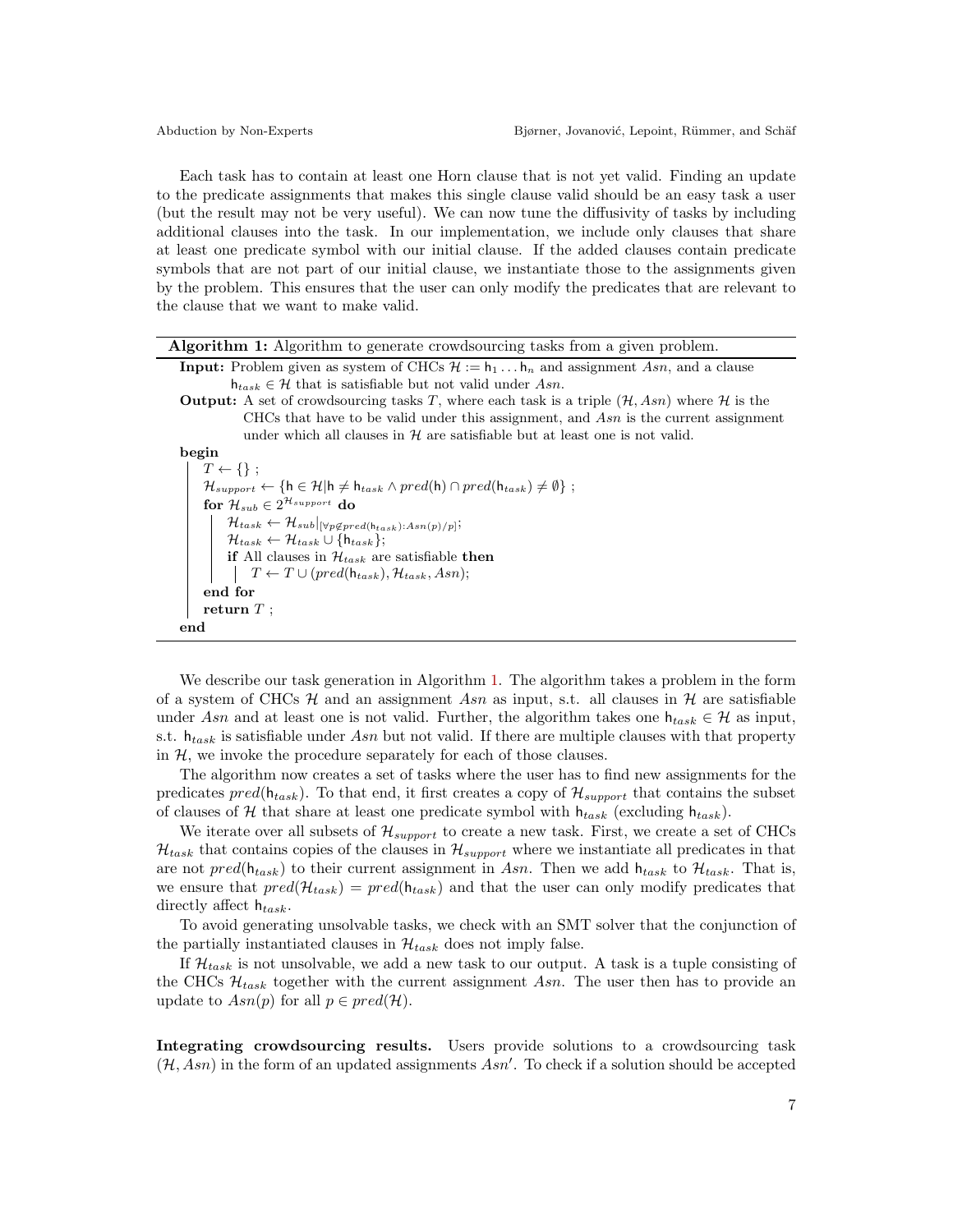we can invoke an SMT solver to verify for each clause  $h \in \mathcal{H}$  if it is valid under Asn'. This also allows us to provide fine grained feedback if only some clauses are valid and other are not. This check is cheap since all predicates are instantiated and we can provide prompt feedback to the user.

If the user-provided solution is valid, it does not yet mean that the solution helps us to solve our original problem. We now have to seed our Horn solver with the Asn from the user. Since we still have the assignments from all predicates that were instantiated during generation of the task and the newly provided assignments, we can set the Horn solver to this assignment and let it perform its usual strategy from there. Either this solves our problem, or it gets stuck at a different position which then creates a new problem from which we can create new tasks.

Restarting the Horn solver is not done every time a user provides a solution since it is not clear how long the Horn solver will take. The user only obtains immediate feedback if the provided assignment makes all clauses valid.

This closes our crowdsourcing loop. We have demonstrated how Horn clause solving can be turned into a crowdsourcing problem, we have shown how the problem can be broken into tasks and how the difficulty of these tasks can be adjusted by limiting the number of clauses per tasks, and we have seen that user provided solutions can be checked with one SMT query per clause, and that the solution can seamlessly into the Horn solving process.

It is always a long stretch from theory to practice, so, in the following Section, we discuss some of the obstacles and epiphanies that came our way during the implementation.

### <span id="page-7-0"></span>4 Implementation

We give an overview of our crowdsourcing architecture along Figure [4.](#page-7-1) Our system gets verification problems formulated as CHCs from various sources, such as the software model checkers JayHorn and SeaHorn. The system is agnostic to where the clauses come from as long as they are in valid SMT2 format.



<span id="page-7-1"></span>Figure 4: Overview of the architecture of our crowdsourcing infrastructure.

In the first step, our system checks to CHCs with two Horn solvers, Eldarica and Z3 with a configurable timeout. If the CHCs can be solved within the given time limit, we report the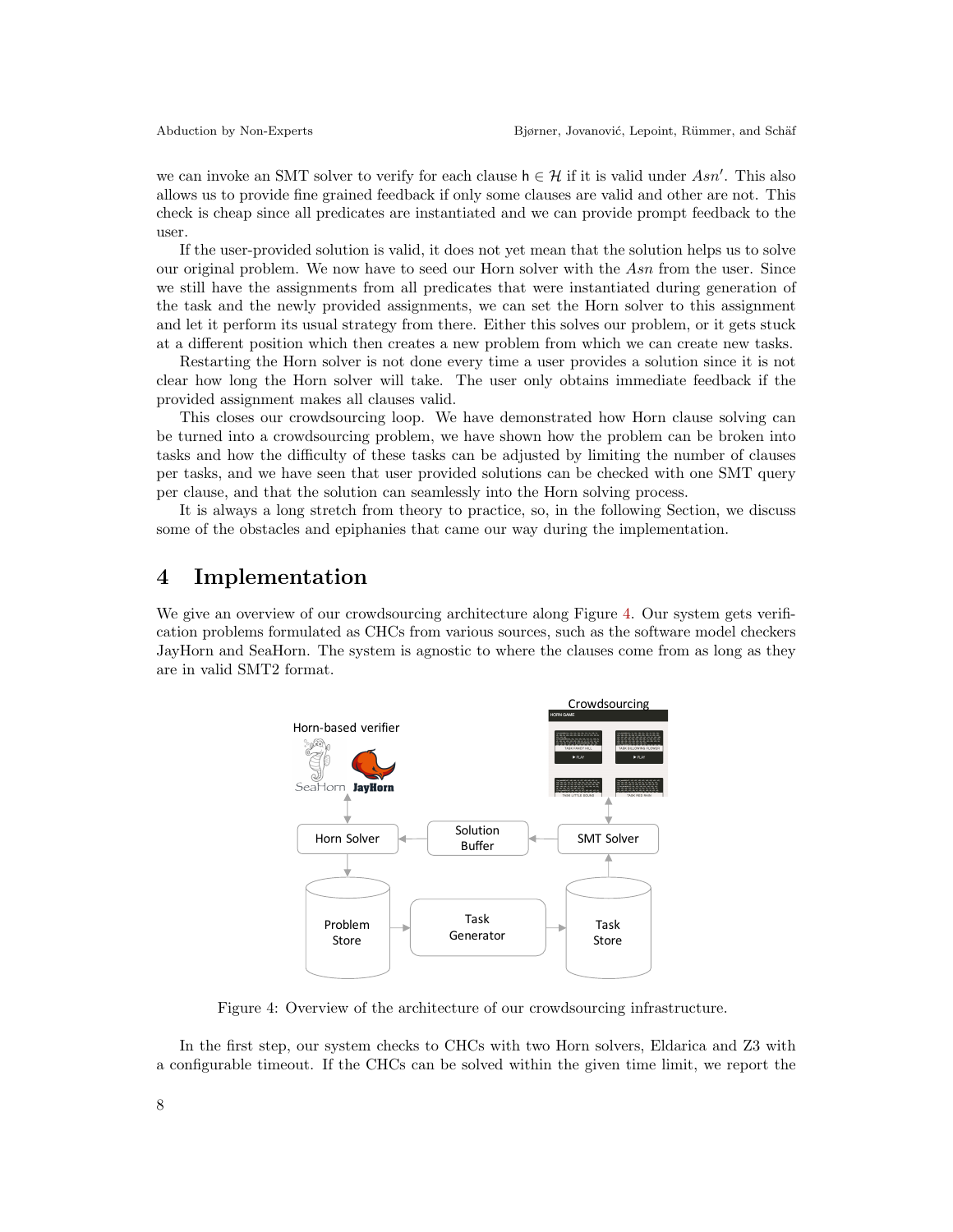result immediately and no crowdsourcing is required. This can be seen as a portfolio solver. If any of the available solvers finds a solution, we return it, and it is easy to add additional solvers to the system, even if they do not support problem generation (because we only invoke problem generation if all solvers fail, in which case we can use the problem generation from Eldarica or Z3).

If the Horn solver fails to find a solution in the given time limit, it stops and returns an intermediate result which is then added to the problem store as a json blob.

For each added problem, we invoke the task generator which, as discussed in Section [3.1,](#page-5-0) generates tasks by selecting a subset of clauses from a problem and instantiating the predicates that should not be modified by the user. Currently, our implementation generates all possible subset of clauses up to a size of six. In the evaluation, we discuss why our results suggest that this is not the most effective approach for crowdsourcing.

Each task gets checked with an SMT solver first the instantiated clauses are consistent. If this is not the case, the user would not be able to find a solution and we discard the task right away. All other tasks get stored in a database called task store.

The task store is connected to a Flask server to hosts the user interface. When users connect, they have to register first. We do not allow unregistered user to submit solutions to identify skills of users early. E.g., if a user tends to submit tautologies or trivial solutions, we do not want to waste time (and money on him), but if a user provides high quality solutions, we want to provide incentives for her to keep contributing.

Registered users can select from all available tasks. The tasks are sorted by *difficulty* (which is the number of clauses that need to be valid). If the user submits a candidate solution to a task, it is checked by the SMT solver. For each clause, we create an SMT query that checks if the clause is valid. Once all clauses are valid, the result get stored in a solution buffer.

A separate process fetches candidate solutions from the solution buffer, which contain the user assignments, and links to the task and the problem this task was created from. The process loads the SMT file associated with the problem and adds the assignments from the candidate solution as initial-predicates to the SMT file. Then it starts the Horn solver again. If the problem can now be solved, we mark the solution (to potentially award the player), and mark the problem and all tasks created by this problem for deletion. If the solver gets stuck under the new solution, it creates a new problem that gets added to the database.

#### <span id="page-8-0"></span>5 Evaluation

We have implemented the system described in the previous section and are continuously collecting data to better understand its potential and limitations. The system is available online, and we encourage the reader to play with it and provide new solutions.<sup>[2](#page-8-1)</sup>

We evaluate our system on a set of benchmark problems provided by Eldarica<sup>[3](#page-8-2)</sup>. The benchmarks originate from different domains such as software assertion checking, protocol verification, and termination analysis. The SMT2 files were generated by different tools and we did not require any special formatting.

Experimental setup. We used a total of over 400 SMT files as input. For 219 of them, the Horn solvers could not find a solution within a 10 second time limit. From these, we created

<span id="page-8-1"></span><sup>2</sup><http://www.horn-abduction.org>. Before playing, an account has to be created.

<span id="page-8-2"></span><sup>3</sup><https://github.com/uuverifiers/eldarica>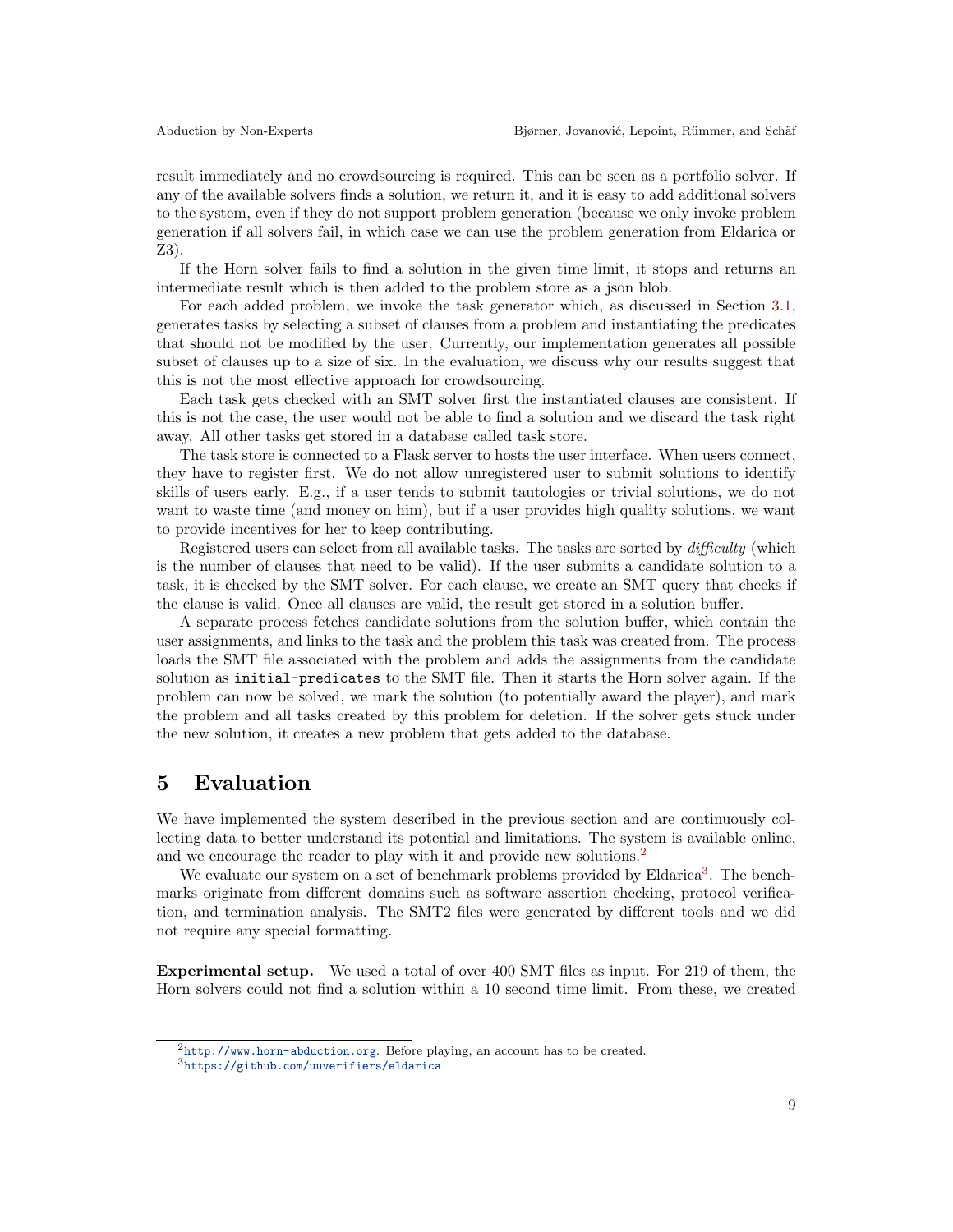the 219 initial problems for our crowdsourcing. All problems are unique and initially created a set of 219 tasks.

After several rounds of user submission, new tasks were created through refinement and, by the time of submitting this paper, are total number of 334 tasks have been generated.

To collect data from users, invited friends and colleges via email and social networks to try the website. We opened the website on January 20 to collect data and recorded the results after that.

#### 5.1 Discussion

By the time of writing this paper, 58 users tried to solve problems on our website over and submitted a total 699 correct solutions. 37 of the 58 users registered but did not submit correct solutions.

Two players submitted a majority of the solutions. One player solver 221 problems and another player solver 133 problems. Since players are annonymous, we were not able to contact players. We investigated their submissions, and they submitted complex formulas within seconds are opening the problem, so we assume that they built a bot that uses a Horn solver to generate correct solutions. While this is against the idea of crowdsourcing, we are exited to see people trying to game our system and use it as a resful service.

So far, only the classical Horn problem  $EvenOdd$  could be solved by the crowd. Manual investigation of the remaining correct solutions revealed that the provided solutions indeed pointed into the right direction, but the subset of predicates that the user could influence was not sufficient to direct the Horn solver in the right direction. We did an in-depth analysis of several provided solutions and why they did not help to solve the underlying Horn problem. We identified four main problems in our design which we discuss below:

Encoding of Benchmarks. Encoding of clauses is crucial for humans to understand the clauses. For some of the SMT2 files, clauses used predicates with more than 50 parameters. While the clauses did not use all the parameters, the problems became almost unreadable. Few users even tried to solve these problems because the visual representation was just too discouraging. This could easily be avoided by introducing additional (local) predicates that use less variables. However, striking a good balance between a rewriting that is suitable for human consumption and that does not affect the Horn solver in a negative way is future work.

Task generation. For our experiments, we decided to only create tasks from the predicates that were assigned in the last unrolling of the Horn solver and to only present clauses to the user that contain these predicates (and instantiate all other predicates). For many tasks, this turned out to be a bad heuristic for two reasons: First, the predicate assigned in the last unrolling of the Horn solver might not be the one that needs fixing. Maybe an earlier assignment was bad and the user has no way of fixing the problem without touch this predicate. In particular, stopping the solver with a timeout gives us little control about where we stop. In the future, we need to mitigate this by either creating problems from multiple past unrollings, or to search for a particularly promising unrolling.

The second problem is that Horn clause solver tend to get stuck while searching for a fixpoint for a set of clauses with circular definition. If the subset of clauses that we use to generate the task does not contain all clauses of this circular definition, it hard to find, or even express that fixpoint. Several user complained that they could see that there is a recursive definition, but that one clause was missing, or that they could have solved it if they were allowed to edit other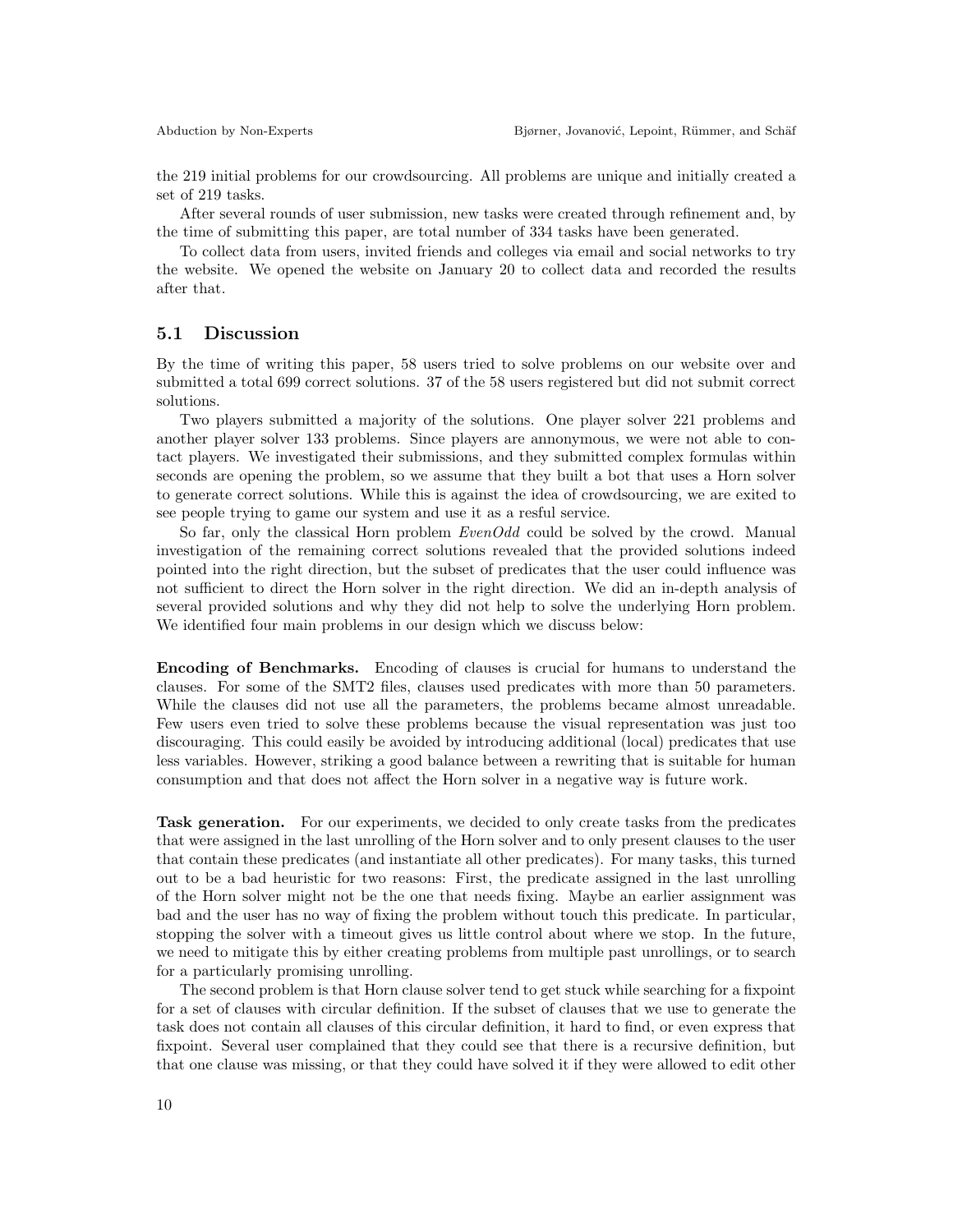predicates. That is, in the future, we will experiment with different strategies to pick clauses during the task generation.

Trivial answers. One of the first things that users try is if they can get away with trivial answers like *false* or trivial contradictions. When only presenting a subset of clauses, this is often the case. One way to avoid this problem is to check if the solution is satisfiable, but even then, users quickly find other ways of producing cheap answers, like repeating parts of the clauses. In the gamification setting, this can be tolerated but for payed crowdsourcing we need more mechanisms to ensure that players don't get payed for useless submissions. That is, we need checks that the solution is not trivial and that it is different from things the solver might have tried already. In the future, we will investigate how we can generate easily checkable restrictions for user-provided solutions.

Finding a cost effective solution that reduces the risk of getting (and checking) redundant or trivial answers, but that scales to large numbers of users is a challenging problem. A simple pair-wise comparison of submitted solutions quickly becomes impractical.

Moving in circles. Since we do not enforce that users submit answers that are strictly stronger or weaker than the last known assignment to a predicate, our search for a solution is not monotonic and thus we may get stuck in loops where we repeatedly generate equivalent tasks without making any progress. As for the trivial answers, this becomes an issue when users are paid for contributions. While this problem is not entirely avoidable due to the undecidability of the problem, we can ensure a certain progress by keeping track of previous solutions and tasks. We can check if one task is implied by a previous task before adding it to the database, and we can require the user to strengthen or weaken a known solution, instead of providing and arbitrary new result.

Summary. We have presented and implemented a crowdsourcing solution to assist Horn clauses solving. The approach is easy to implement and, due to the versatility of Horn clauses, can be applied to a multitude of verification problems. Building on top of Horn clauses eliminates many problems that previous crowdsourcing approaches faced, like controlling the difficulty of tasks and checking user-provided solutions efficiently.

While progress cannot be guaranteed, simple book keeping can help to avoid the creation of redundant tasks, and can disallow irrelevant answers.

Our initial assumption that we do not need to constrain the type of Horn clauses turned out to be problematic since there are limits to what humans are willing to solve. While our current system does not solve this problem, we have outlined some strategies in this discussion to mitigate the problem.

#### 5.2 Threats to Validity

Before we can make any conclusions about the value of crowdsourcing for Horn solving and abduction we need to conduct a larger experiment. The current evaluation is only a feasibility test. In the future, we plan to perform a larger experiment where we control the skill level of users and distinguish the different type of Horn clause problems. Our assumption is that this approach shows its full potential for small but complicated Horn problems and with an audience that has a strong mathematical or puzzle solving background (rather than computer science). However, before we can run such a large study, more small experimentation like in this paper is needed to mature the work flow of the system and the presentation of problems.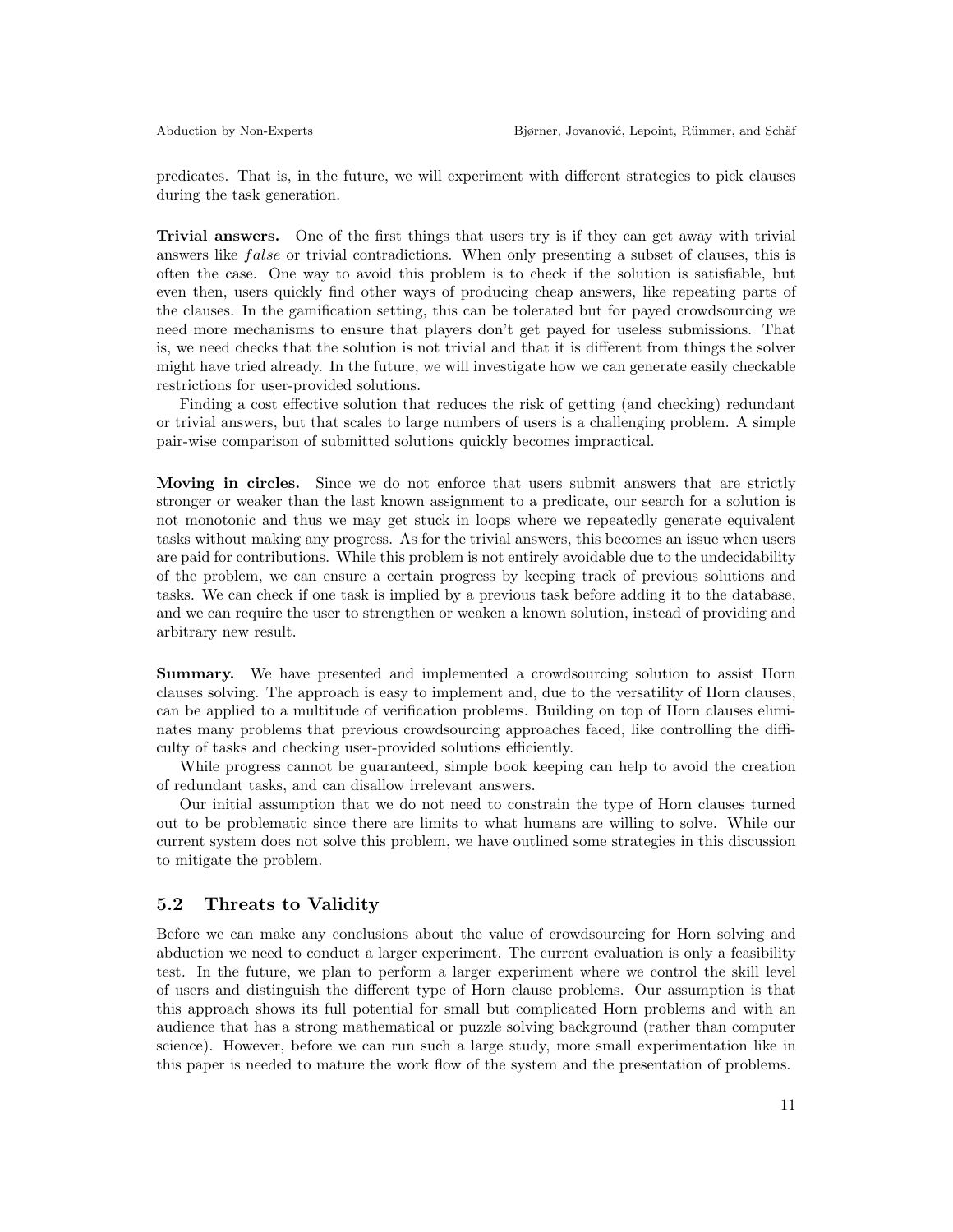## 6 Related Work

As discussed in the introduction, several projects investigated the idea of crowdsourcing verification tasks  $[7, 8, 12, 13, 21, 23, 30]$  $[7, 8, 12, 13, 21, 23, 30]$  $[7, 8, 12, 13, 21, 23, 30]$  $[7, 8, 12, 13, 21, 23, 30]$  $[7, 8, 12, 13, 21, 23, 30]$  $[7, 8, 12, 13, 21, 23, 30]$  $[7, 8, 12, 13, 21, 23, 30]$  $[7, 8, 12, 13, 21, 23, 30]$  $[7, 8, 12, 13, 21, 23, 30]$  $[7, 8, 12, 13, 21, 23, 30]$  $[7, 8, 12, 13, 21, 23, 30]$  $[7, 8, 12, 13, 21, 23, 30]$  $[7, 8, 12, 13, 21, 23, 30]$ . The main focus of these projects is to investigate to gamification potential and how to create a problem representation that is appealing to gamers. We are interested in the more general question of how verification problems can be translated to crowdsourcing problems. That is, what is a suitable methodology to split a verification problem into crowdsourcable tasks, how the solutions can be checked efficiently, and how solutions can be utilized efficiently. In this paper, we do not attempt to make the problem representation visually appealing but we acknowledge that a better presentation is key to get a larger user base.

Keeping a human in the loop is a common practice in verification. For example, Ivy [\[27\]](#page-13-11), generates graphical representations of counterexamples from infinite-state system proofs which then need to be generalized by the user. Unlike our approach, their work requires a certain degree of expert knowledge about verification and, in particular, knowledge about the system under verification. Interactive verification environments such as PVS  $[25]$ , Isabelle  $[24]$ , or Coq [\[2\]](#page-12-10) are also similar in that they seek guidance from the user only if automated reasoning gets stuck. However, these systems require expert knowledge of the task at hand and an idea of the bigger picture and are thus hard to crowdsource.

The survey in [\[22\]](#page-13-0) names several applications of crowdsourcing in software engineering, such as software construction, documentation generation, or bug finding, and names some examples of commercially successful crowdsourcing in this domain. These approaches are very different from the task proposed in this paper, but their results and the success of platforms like Bountify, Upwork, and TopCoder suggest that there is a sufficiently large group of qualified workers available to scale our approach.

Another direction for seeking outside help in verification is the combination of formal verification and machine learning. Pioneered by the Daikon tool [\[11\]](#page-12-11), and followed by a steady stream of research. These tools learn program properties, usually in the form of invariants. All these approaches need data points from different executions and apply different learning techniques, such as decision trees [\[20\]](#page-13-14), ice-based learning [\[14\]](#page-13-15), or deep learning [\[26\]](#page-13-16), to infer an invariants or refinement types [\[31\]](#page-14-1). The motivation of these approaches is similar: get help from the outside when verification gets stuck. But the approach is different in that our approach tries to utilize the human which only makes sense if time is not an important factor. On the other hand, our approach does not need concrete states and is thus easier to implement.

# 7 Conclusion

We have presented a theoretical framework how crowdsourcing can assist Horn solvers. The central idea is that Horn solvers can get stuck when searching for a symbolic model because they fail to identify connections between variables that are not explicitly named in the clauses. This can be expressed as an abduction problem which is know to be hard to solve automatically. Humans can have an edge over machines in this task because they can draw from experience when adding missing information and their ability to abstract irrelevant information quickly.

We demonstrate that the Horn clause formalism nicely address many key problems in crowdsourcing of how to split problems into tasks, how to control the difficulty of tasks, how to check solutions to tasks, and how to utilize these solutions to solve a problem. All these problems have a straightforward solution in the Horn clause mechanism and we demonstrate that crowdsourcing seamlessly integrates with the Horn solving process and discussed a prototype implemen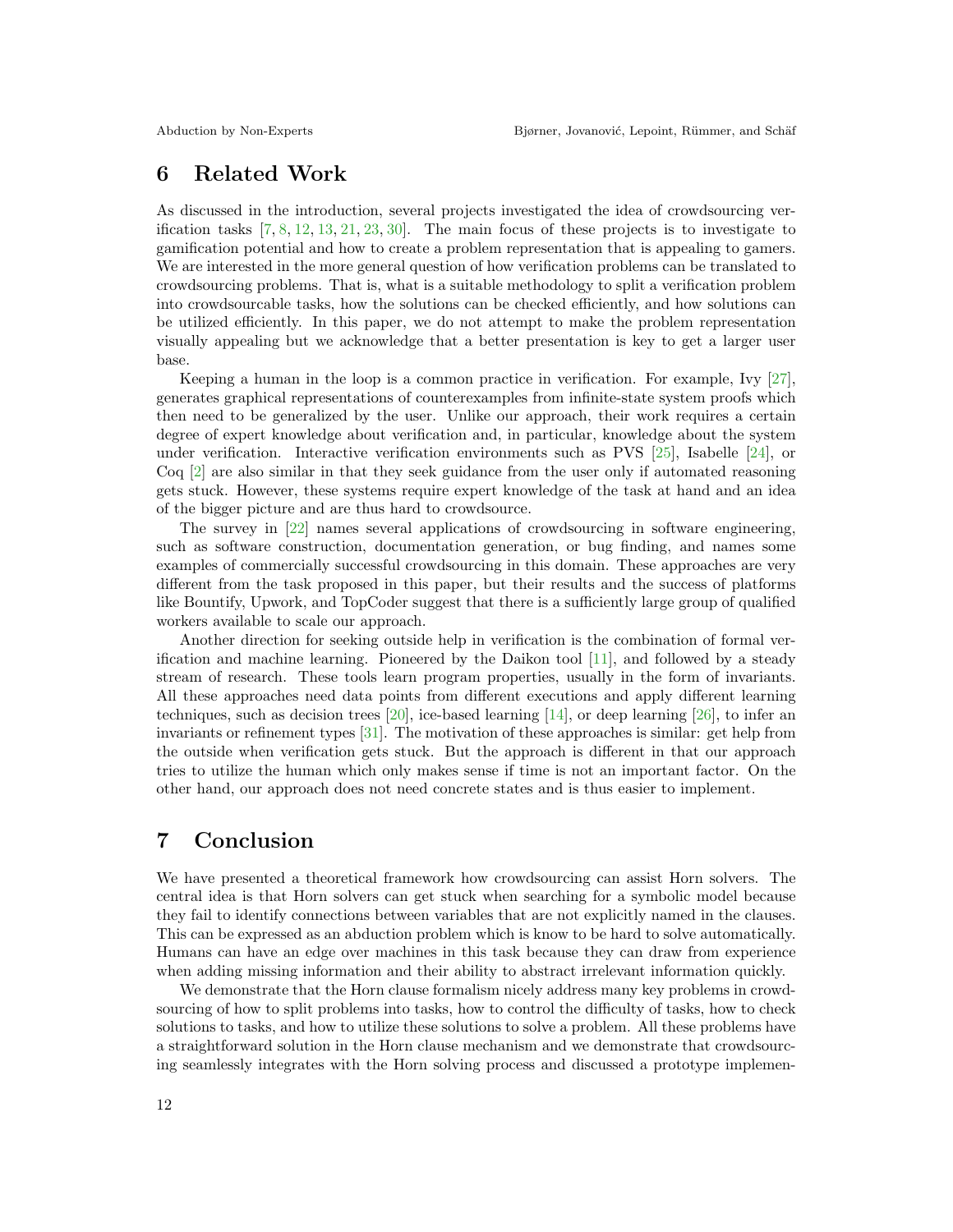tation. We show that our prototype works and identify several engineering and presentation challenges that need to be addressed before the approach becomes useful in practice.

We do not want to overstate the applicability of crowdsourcing: Crowdsourcing is a very slow process; we have no influence on how long it takes until a smart user gets assigned to the problem that we are interested in. And crowdsourcing can only work if there is a solution in a logic that is decidable by the Horn solver. Hence, we emphasize that the presented approach only makes sense in domains where we need to verify large amounts of problems that are not time critical and for which we assume that they are solvable. However, for these cases, crowdsourcing can indeed achieve quasi-automation. And, depending on the user interface, the generated tasks may even have an educational aspect to teach users about Horn clauses, implications, and logical abduction.

Acknowledgement. This work is funded in parts by AFRL contract No. FA8750-15-C-0010, NSF Award No. 1528153, and the Swedish Research Council.

### References

- <span id="page-12-0"></span>[1] David P Anderson, Jeff Cobb, Eric Korpela, Matt Lebofsky, and Dan Werthimer. Seti@ home: an experiment in public-resource computing. Communications of the ACM, 45(11):56–61, 2002.
- <span id="page-12-10"></span>[2] Bruno Barras, Samuel Boutin, Cristina Cornes, Judicaël Courant, Jean-Christophe Filliatre, Eduardo Gimenez, Hugo Herbelin, Gerard Huet, Cesar Munoz, Chetan Murthy, et al. The Coq proof assistant reference manual: Version 6.1. PhD thesis, Inria, 1997.
- <span id="page-12-5"></span>[3] Nikolaj Bjørner, Arie Gurfinkel, Ken McMillan, and Andrey Rybalchenko. Horn clause solvers for program verification. In Fields of Logic and Computation II, pages 24–51. Springer, 2015.
- <span id="page-12-6"></span>[4] Nikolaj Bjørner, Kenneth L McMillan, and Andrey Rybalchenko. Program verification as satisfiability modulo theories.  $SMT@$  IJCAR, 20:3-11, 2012.
- <span id="page-12-9"></span>[5] Pascal Cuoq, Florent Kirchner, Nikolai Kosmatov, Virgile Prevosto, Julien Signoles, and Boris Yakobowski. Frama-c - a software analysis perspective. In SEFM, 2012.
- <span id="page-12-7"></span>[6] Leonardo de Moura and Nikolaj Bjørner. Z3: An efficient SMT solver. In TACAS, 2008.
- <span id="page-12-4"></span>[7] Drew Dean, Sean Gaurino, Leonard Eusebi, Andrew Keplinger, Tim Pavlik, Ronald Watro, Aaron Cammarata, John Murray, Kelly McLaughlin, John Cheng, and Thomas Maddern. Lessons learned in game development for crowdsourced software formal verification. In 2015 USENIX Summit on Gaming, Games, and Gamification in Security Education (3GSE 15), Washington, D.C., 2015. USENIX Association.
- <span id="page-12-3"></span>[8] Werner Dietl, Stephanie Dietzel, Michael D. Ernst, Nathaniel Mote, Brian Walker, Seth Cooper, Timothy Pavlik, and Zoran Popović. Verification games: Making verification fun. In FTfJP 2012: 14th Workshop on Formal Techniques for Java-like Programs, pages 42–49, Beijing, China, June 12, 2012.
- <span id="page-12-8"></span>[9] Isil Dillig, Thomas Dillig, Boyang Li, and Ken McMillan. Inductive invariant generation via abductive inference. In ACM SIGPLAN Notices, volume 48, pages 443–456. ACM, 2013.
- <span id="page-12-1"></span>[10] Christopher B Eiben, Justin B Siegel, Jacob B Bale, Seth Cooper, Firas Khatib, Betty W Shen, Barry L Stoddard, Zoran Popovic, and David Baker. Increased diels-alderase activity through backbone remodeling guided by foldit players. Nature biotechnology, 30(2):190–192, 2012.
- <span id="page-12-11"></span>[11] Michael D. Ernst, Jeff H. Perkins, Philip J. Guo, Stephen McCamant, Carlos Pacheco, Matthew S. Tschantz, and Chen Xiao. The daikon system for dynamic detection of likely invariants. Sci. Comput. Program.
- <span id="page-12-2"></span>[12] Daniel Fava, Dan Shapiro, Joseph Osborn, Martin Schäef, and E. James Whitehead, Jr. Crowdsourcing program preconditions via a classification game. In *Proceedings of the 38th International*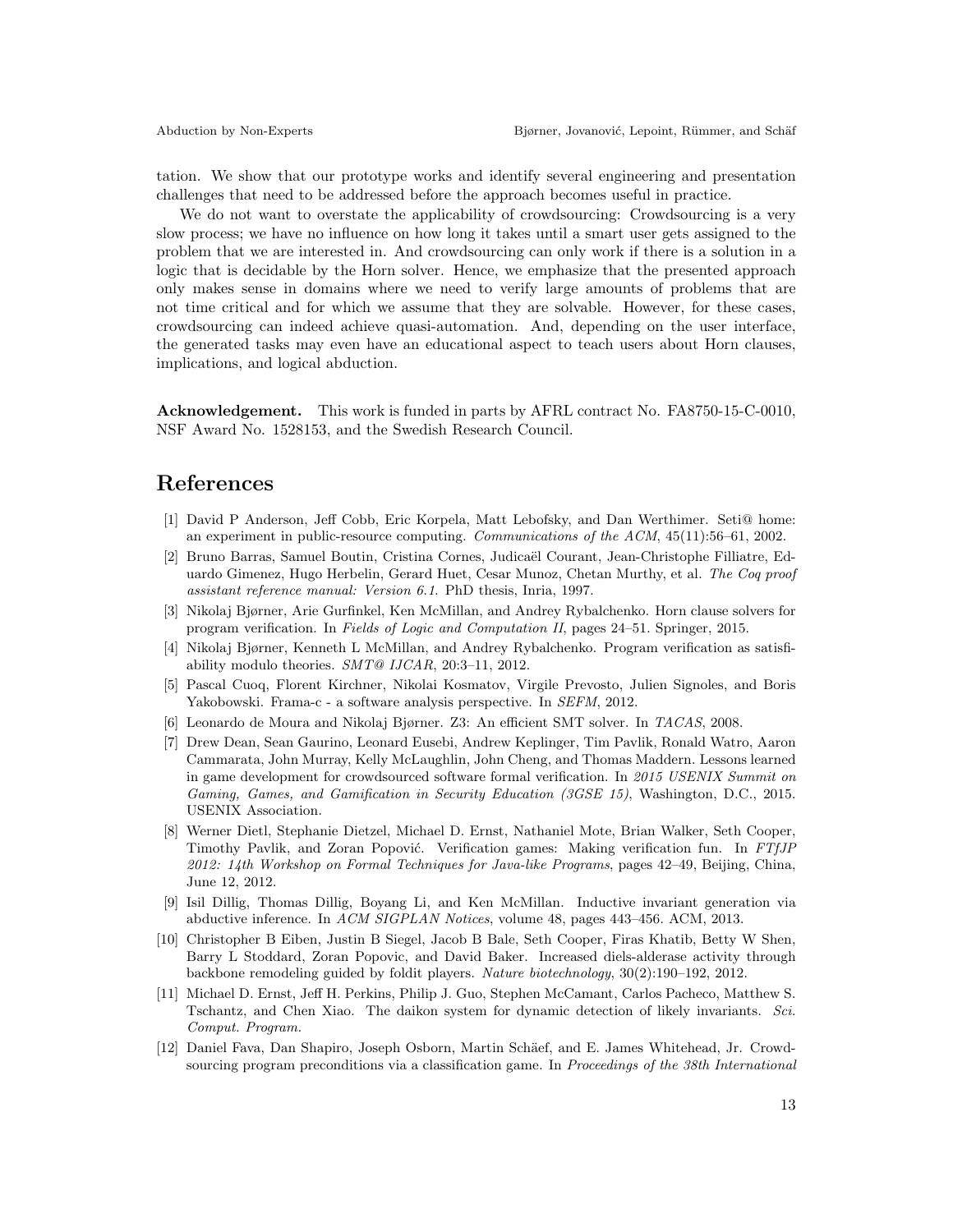Conference on Software Engineering, ICSE '16, pages 1086–1096, New York, NY, USA, 2016. ACM.

- <span id="page-13-2"></span>[13] Daniel Fava, Julien Signoles, Matthieu Lemerre, Martin Schäf, and Ashish Tiwari. Gamifying program analysis. In Logic for Programming, Artificial Intelligence, and Reasoning, pages 591– 605. Springer Berlin Heidelberg, 2015.
- <span id="page-13-15"></span>[14] Pranav Garg, Christof Löding, P Madhusudan, and Daniel Neider. Ice: A robust framework for learning invariants. In International Conference on Computer Aided Verification, pages 69–87. Springer, 2014.
- <span id="page-13-3"></span>[15] Sergey Grebenshchikov, Nuno P. Lopes, Corneliu Popeea, and Andrey Rybalchenko. Synthesizing software verifiers from proof rules. In ACM SIGPLAN Conference on Programming Language Design and Implementation, PLDI '12, pages 405–416, 2012.
- <span id="page-13-6"></span>[16] Sergey Grebenshchikov, Nuno P. Lopes, Corneliu Popeea, and Andrey Rybalchenko. Synthesizing software verifiers from proof rules. In Jan Vitek, Haibo Lin, and Frank Tip, editors, ACM SIGPLAN Conference on Programming Language Design and Implementation, PLDI '12, Beijing, China - June 11 - 16, 2012, pages 405–416. ACM, 2012.
- <span id="page-13-4"></span>[17] Arie Gurfinkel, Temesghen Kahsai, Anvesh Komuravelli, and Jorge A. Navas. The SeaHorn Verification Framework. In Computer Aided Verification - 27th International Conference, CAV 2015, San Francisco, CA, USA, July 18-24, 2015, Proceedings, Part I, pages 343–361, 2015.
- <span id="page-13-5"></span>[18] Temesghen Kahsai, Phillip Rummer, Huascar Sanchez, and Martin Schaf. JayHorn: A framework for verifying java programs. In *Computer Aided Verification (CAV'16)*, 2016. To appear.
- <span id="page-13-8"></span>[19] Anvesh Komuravelli, Arie Gurfinkel, and Sagar Chaki. Smt-based model checking for recursive programs. Formal Methods in System Design, 48(3):175–205, 2016.
- <span id="page-13-14"></span>[20] Siddharth Krishna, Christian Puhrsch, and Thomas Wies. Learning invariants using decision trees. arXiv preprint arXiv:1501.04725, 2015.
- <span id="page-13-10"></span>[21] Heather Logas, Jim Whitehead, Michael Mateas, Richard Vallejos, Lauren Scott, Daniel G Shapiro, John Murray, Kate Compton, Joseph C Osborn, Orlando Salvatore, et al. Software verification games: Designing xylem, the code of plants. In FDG, 2014.
- <span id="page-13-0"></span>[22] Ke Mao, Licia Capra, Mark Harman, and Yue Jia. A survey of the use of crowdsourcing in software engineering. Journal of Systems and Software, (To appear), 2016.
- <span id="page-13-1"></span>[23] Kerry Moffitt, John Ostwald, Ron Watro, and Eric Church. Making hard fun in crowdsourced model checking: Balancing crowd engagement and efficiency to maximize output in proof by games. In Proceedings of the Second International Workshop on CrowdSourcing in Software Engineering, CSI-SE '15, pages 30–31, Piscataway, NJ, USA, 2015. IEEE Press.
- <span id="page-13-13"></span>[24] Tobias Nipkow, Lawrence C Paulson, and Markus Wenzel. Isabelle/HOL: a proof assistant for higher-order logic, volume 2283. Springer Science & Business Media, 2002.
- <span id="page-13-12"></span>[25] Sam Owre, John M Rushby, and Natarajan Shankar. Pvs: A prototype verification system. In International Conference on Automated Deduction, pages 748–752. Springer, 1992.
- <span id="page-13-16"></span>[26] Saswat Padhi, Rahul Sharma, and Todd Millstein. Data-driven precondition inference with learned features. In Proceedings of the 37th ACM SIGPLAN Conference on Programming Language Design and Implementation, PLDI '16, pages 42–56, New York, NY, USA, 2016. ACM.
- <span id="page-13-11"></span>[27] Oded Padon, Kenneth L. McMillan, Aurojit Panda, Mooly Sagiv, and Sharon Shoham. Ivy: Safety verification by interactive generalization. In Proceedings of the 37th ACM SIGPLAN Conference on Programming Language Design and Implementation, PLDI '16, pages 614–630, New York, NY, USA, 2016. ACM.
- <span id="page-13-7"></span>[28] Philipp Rümmer, Hossein Hojjat, and Viktor Kuncak. Disjunctive interpolants for horn-clause verification. In Proceedings of the 25th International Conference on Computer Aided Verification, CAV'13, pages 347–363, Berlin, Heidelberg, 2013. Springer-Verlag.
- <span id="page-13-9"></span>[29] Daniel Schwartz-Narbonne, Philipp Rümmer, Martin Schäf, Ashish Tiwari, and Thomas Wies. Non-monotonic program analysis. In Proceedings 2nd Workshop on Horn Clauses for Verification and Synthesis, HCVS@ETAPS 2015, San Francisco, CA., 2015.